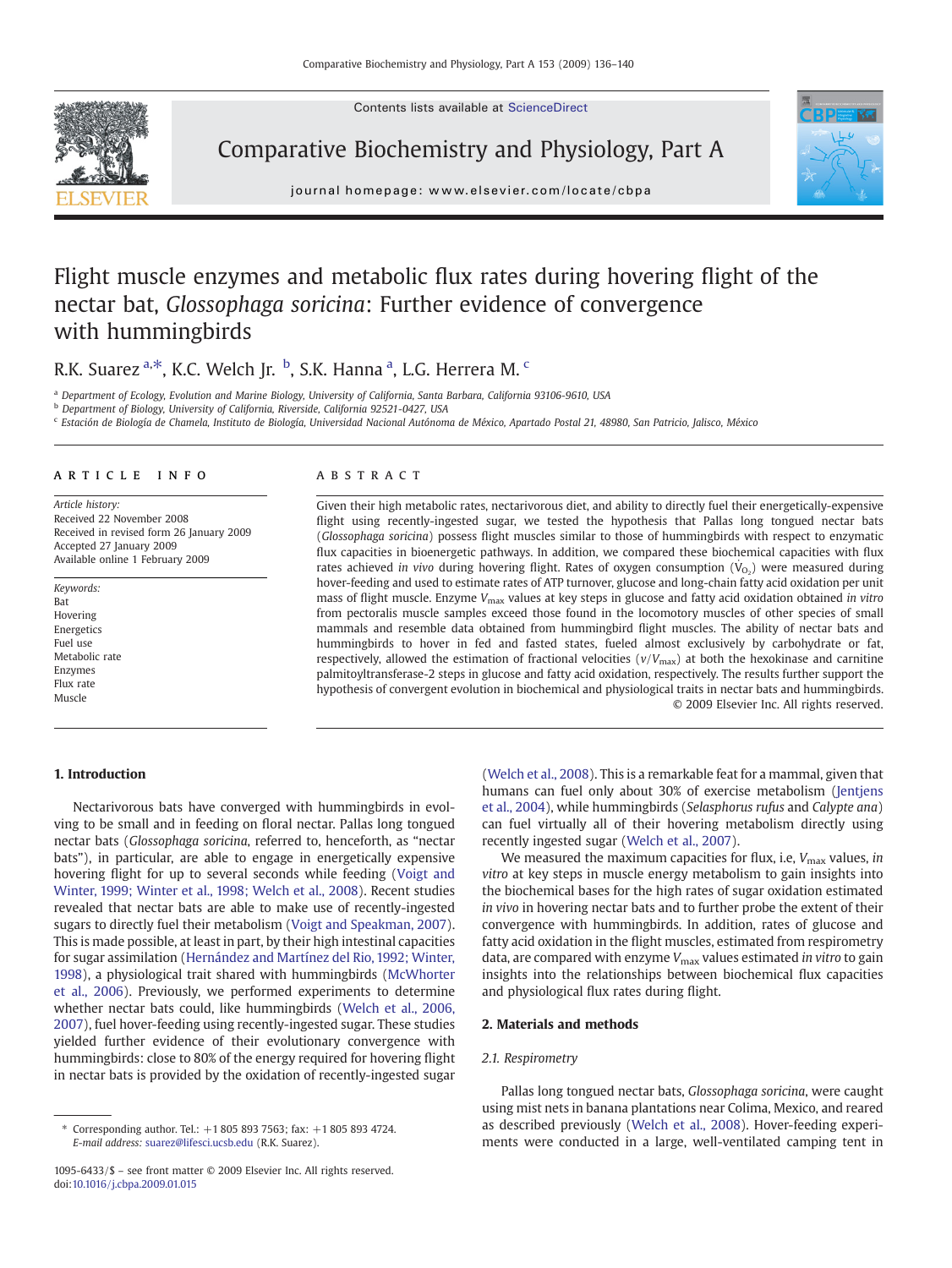<span id="page-1-0"></span>which the bats flew and fed at will. Measurements of  $O<sub>2</sub>$  consumption  $(\dot{V}_{O_2})$  and CO<sub>2</sub> production  $(\dot{V}_{CO_2})$  rates during hovering were performed by inducing bats to feed on sugar solutions from a mask modified to function as part of a flow-through respirometry system (Sable Systems, Las Vegas, NV, USA) that drew air into the mask at a flow rate of 1200 mL min<sup>-1</sup>. The mask was fitted with an infra-red sensor that signaled when a bat's head was in the mask. Sucrose (cane sugar) solution (20%  $w/v$ ) was dispensed within the mask at a rate of 3 mL min−<sup>1</sup> by a syringe pump (NE-500, New Era Pump Systems, Wantagh, NY, USA) that was activated by the presence of the bat's head. The duration of this infrared signal allowed measurement of the duration the bat was respiring in the mask. The  $O<sub>2</sub>$  analyzer (FOX respirometer, Sable Systems) was calibrated using well-mixed ambient air; the  $CO<sub>2</sub>$  analyzer (CA-2A, Sable Systems) was calibrated using  $CO_2$ -free Nitrogen and 0.5%  $CO_2$  in Nitrogen (Praxair, Danbury, CT, USA). Experiments were conducted in February and March 2007 between 23:00 and 06:00 h when ambient temperature (measured proximal to the mask) ranged from 20.7 to 23.8 °C. Bats were weighed using a portable, digital balance accurate to  $\pm$  0.1 g.  $\dot{\mathsf{V}}_{\mathrm{O}_2}$  and  $\dot{\mathsf{V}}_{\mathrm{CO}_2}$  values for each individual were calculated using Expedata software (version 1.0.17, Sable Systems).

All capture, handling, rearing and experimental protocols were approved by the University of California, Santa Barbara, Animal Care and Use Committee.

# 2.2. Sample preparation

The bats used for respirometry measurements were euthanized for enzyme measurements by cervical dislocation. Pectoral muscles were quickly dissected out, placed in screw-top cryovials, frozen in dry ice, and stored at −70 °C. Samples were kept in dry ice during transport to Santa Barbara for analysis and kept at  $-70$  °C.

Improvements in tissue extraction procedures involving the use of the detergent, Triton X-100, and sonication of tissue homogenates (as described in [Suarez et al.,1990](#page-4-0)) have led to large increases in the maximal enzyme activities originally reported by [Suarez et al. \(1986\)](#page-4-0) in hummingbirds. We used these improved procedures in the present study on bats and, for comparison, performed new measurements using frozen pectoralis muscles from rufous hummingbirds (Selasphorus rufus). Hummingbirds were euthanized and muscle samples were dissected and frozen as described above. About 50 mg of bat or hummingbird muscle was cut from each frozen sample at a time, weighed, minced and homogenized in 9 volumes of one of the following buffers (indicated pH values are at room temperature): 25 mM HEPES (pH 7.0), 50 mM imidazole (pH 7.1), 50 mM Tris–Cl (pH 7.2) or sodium phosphate (pH 7.4) containing 2 mM EDTA, 0.5% Triton X-100 and 5 mM β-mercaptoethanol, except in the case of assays requiring 5,5′-dithio(2-nitrobenzoic acid) (DTNB, see below). Homogenization in ice-cold buffer was conducted for 10 s, 3 times at medium speed using a Pro 200 homogenizer (Pro Science, Oxford, CT, USA) fitted with the smallest available probe. Homogenates were sonicated for 10 s, three times using a Microson Ultrasonic Cell Disruptor model # MS-50 (Heat Systems Ultrasonics Inc., Farmingdale, NY, USA) at about 1/3 of maximum output while keeping samples icecold, then centrifuged for 4 min at 10,000  $\times$ g at 4 °C using an IEC Micromax refrigerated microcentrifuge (Needham Heights, MA, USA). Supernatant fractions in microcentrifuge tubes were kept in crushed ice until assays were completed.

# 2.3. Enzyme assays

Assays were conducted essentially as described by ([Suarez et al.,](#page-4-0) [1986](#page-4-0)) in 1 mL glass cuvettes using a Shimadzu UV-160U recording spectrophotometer equipped with a water-jacketed cuvette holder. Assay temperature was regulated at 37 °C using a Grant circulating water bath (model LTD 6, Cambridge, UK). Assay conditions and controls for the measurement of  $V_{\text{max}}$  values for glycogen phosphorylase (GP, EC 2.4.1.1), hexokinase (HK; EC 2.7.1.1), phosphofructokinase (PFK; EC 2.7.1.11), carnitine palmitoyltransferase (CPT; EC 2.3.1.21), 3-hydroxyacylCoA dehydrogenase (HOAD; 1.1.1.35), lactate dehydrogenase (LDH; EC 1.1.1.27) and citrate synthase (CS; EC 2.3.3.1 previously 4.1.3.7) were essentially as described by ([Suarez et al.,](#page-4-0) [1986](#page-4-0)). Substrate concentrations were varied to ensure that they were saturating (not inhibitory). Activities of purified coupling enzymes were varied to ensure that their activities were in excess, i.e., not limiting to reaction rates. When necessary, aliquots of supernatant fractions were diluted in cold homogenization buffer to ensure linearity of rates. HK and lactate LDH were assayed in 50 mM HEPES buffer (pH 7.15) using samples homogenized in HEPES. To avoid inhibition by  $H^+$  and ATP, PFK was assayed using samples homogenized in Tris and assayed in 50 mM Tris–Cl buffer at pH 8.35. β-Mercaptoethanol reacts with the DTNB used for CS and CPT assays and was not included in Tris buffers used for homogenization and assay (50 mM, pH 8.35). We found HOAD to be greatly inhibited by HEPES buffer, so this enzyme was assayed in 50 mM imidazole (pH 7.25) using samples homogenized in imidazole buffer. GP was assayed in 50 mM sodium phosphate (pH 7.4) using samples homogenized in imidazole buffer. Biochemical reagents and coupling enzymes were purchased from Sigma-Aldrich (USA); all other chemicals were from various sources and of the highest purity available commercially.

# 3. Results and discussion

# 3.1.  $\dot{V}_{O_2}$  values during hovering

Whole body and mass-specific  $\dot{\mathsf{V}}_{\text{O}_2}$  values during hover-feeding at 'steady-state' (i.e., repeated feeding bouts have been occurring > 30 min after fasting) are shown for each individual in Table 1. Most bats fed while hovering for less than 10 s; the longest bout recorded was 25 s. Over this wide range, there was no statistically significant relationship between hovering duration and  $\dot{\mathsf{V}}_{\mathrm{O}_2}$  (data not shown). The mean  $\dot{V}_{O_2}/Mb$  of 21.0 mL  $O_2$  g<sup>-1</sup> h<sup>-1</sup> is close to values reported by [Winter et al. \(1998\)](#page-4-0) for nectar bats engaged in brief hovering bouts. This is about half the  $\dot{\mathsf{V}}_{\mathsf{O}_2}/\mathsf{Mb}$  values displayed by small, hover-feeding hummingbirds (e.g., [Lasiewski, 1963; Bartholomew and Lighton, 1986;](#page-4-0) [Suarez et al., 1990](#page-4-0)) and similar to the maximal rates displayed by shrews exposed to low ambient temperature [\(Fons and Sicart, 1976\)](#page-4-0).

# 3.2. Enzyme V<sub>max</sub> values

The theory underlying the use of  $V_{\text{max}}$  values in metabolic studies such as this one has been outlined by [Newsholme and Crabtree](#page-4-0) [\(1986\)](#page-4-0). In the present work, we made use of an improved extraction technique that resulted in maximum solubilization of metabolic enzymes, as in [Suarez et al. \(1990\)](#page-4-0) and [Parra and Pette \(1995\)](#page-4-0). This change in tissue extraction protocol resulted in significantly higher activities of these enzymes ([Suarez et al., 1990\)](#page-4-0) compared with previously published values ([Suarez et al., 1986](#page-4-0)).

Table 1

Average whole body  $(\dot{\text{V}}_{\text{O}_2})$  and mass-specific  $(\dot{\text{V}}_{\text{O}_2}/\text{M}_\text{b})$  oxygen consumption values for individual nectar bats (Glossophaga soricina) examined in this study.

| Individual | Average $V_{O_2}$ (mL $O_2$ h <sup>-1</sup> ) | Average $V_{O_2}/M_b$ (mL O <sub>2</sub> g <sup>-1</sup> h <sup>-1</sup> ) | N |
|------------|-----------------------------------------------|----------------------------------------------------------------------------|---|
|            | $257.22 + 4.28$                               | $23.38 + 0.39$                                                             | 4 |
|            | $236.27 + 16.32$                              | $21.42 + 1.54$                                                             | 3 |
|            | $200.73 + 4.24$                               | $18.72 + 0.58$                                                             | 4 |
|            | $219.44 + 17.04$                              | $21.51 + 1.67$                                                             | 3 |
|            | $215.26 + 6.41$                               | $20.93 + 0.72$                                                             | 6 |
|            | $219.16 + 8.62$                               | $20.45 + 0.67$                                                             | 6 |
|            | $232.76 + 4.76$                               | $22.60 + 0.46$                                                             | 6 |

Data are presented as mean  $\pm$  SE. N = number of measurements for each individual.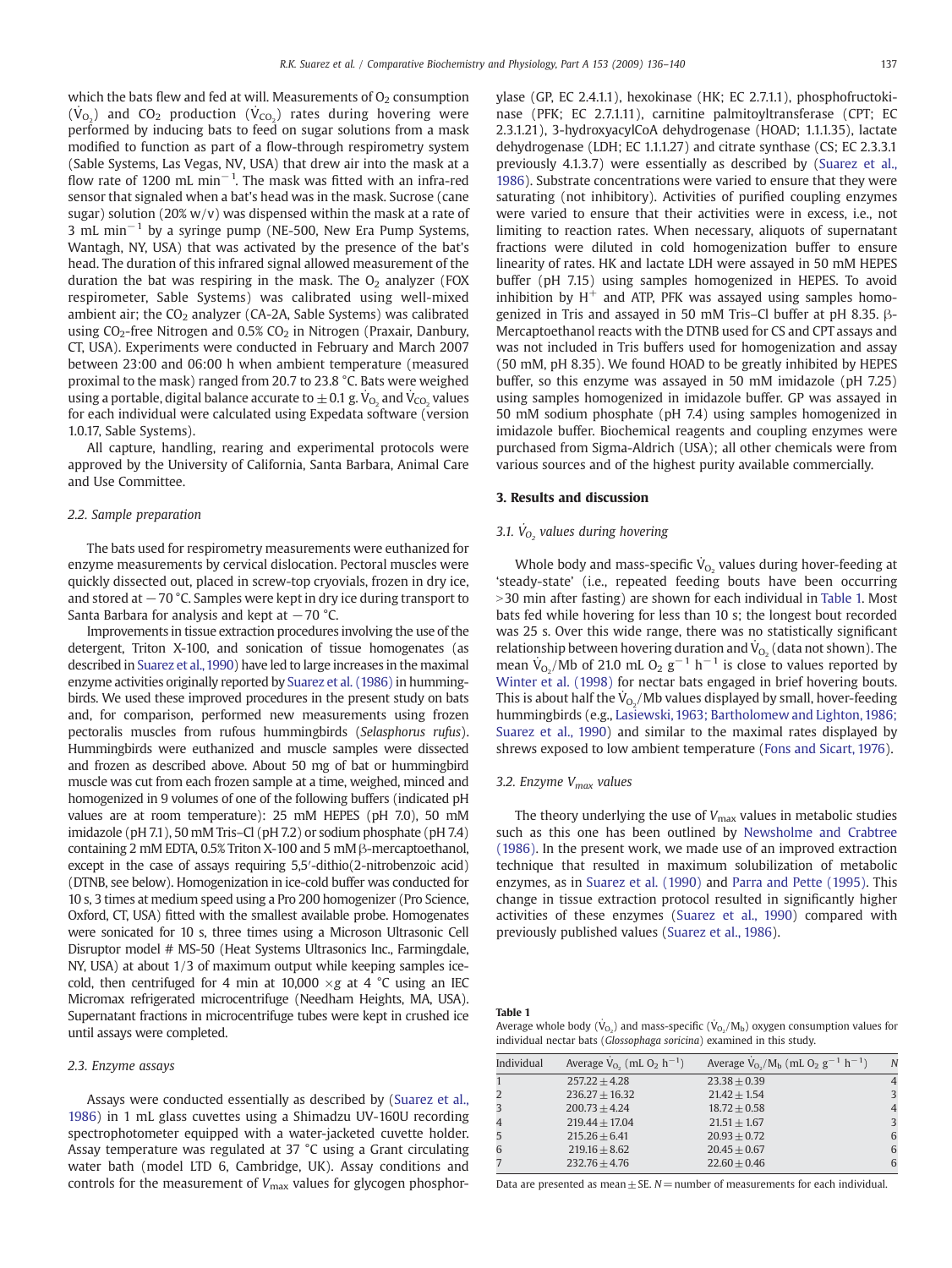# <span id="page-2-0"></span>Table 2

Maximum enzyme activities in nectar bat (G. soricina), hummingbird (Selasphorus rufus), rat (Rattus norvegicus), and shrew (Blarina brevicauda) skeletal muscles.

| Enzyme                         | Nectar bat pectoralis | Hummingbird pectoralis            | Shrew quadriceps <sup>a</sup> | Rat soleus         |
|--------------------------------|-----------------------|-----------------------------------|-------------------------------|--------------------|
| Glycogen phosphorylase         | $45.96 \pm 0.72(5)$   | $59.0 \pm 4.4$ (5) <sup>b</sup>   |                               | 10.08 <sup>c</sup> |
| Hexokinase                     | $15.94 \pm 0.83$ (5)  | 18.4 <sup>d</sup>                 |                               | 2.20 <sup>e</sup>  |
| Phosphofructokinase            | $123 \pm 16.29$ (4)   | $109.8^{t}$                       |                               | 20.00 <sup>e</sup> |
| Lactate dehydrogenase          | $345.52 \pm 27.2(5)$  | $440.1 \pm 49.1$ (5) <sup>b</sup> | 138.0                         | 90.72 <sup>c</sup> |
| Citrate synthase               | $204.66 \pm 6.63(5)$  | $448.4^d$                         | 37.0                          | 45.08 <sup>c</sup> |
| Carnitine palmitoyltransferase | $6.00 \pm 0.58$ (5)   | 7.2 <sup>d</sup>                  | 2.7                           | 0.28 <sup>e</sup>  |
| Hydroxyacyl-CoA dehydrogenase  | $134.1 \pm 16.33(4)$  | $227.3 \pm 18.5$ (5) <sup>b</sup> | 19.0                          | 21.60 <sup>c</sup> |

Values are expressed in  $\mu$ mol min<sup>-1</sup> g wet wt<sup>-1</sup> and presented as means  $\pm$  SE; number of animals in parentheses.

<sup>a</sup> From [Stewart et al. \(2005\)](#page-4-0).

**b** Based on new measurements as described in [Materials and methods](#page-0-0).

 $c$  From [Ardawi et al. \(1989\)](#page-4-0) obtained at 25 °C and expressed in units/g dry wt. Values are multiplied by 2 to correct for temperature and multiplied by 0.24 to express activity/g wet

wt to allow estimation of  $v/V_{\text{max}}$  and to facilitate interspecific comparison [\(Scrutton and Utter, 1968\)](#page-4-0).<br><sup>d</sup> From [Suarez et al. \(1990\).](#page-4-0) Enyzme activity originally reported for CPT was erroneously divided by 2, as in Cr reported here.

<sup>e</sup> From [Blomstrand et al. \(1983\)](#page-4-0) obtained at 25 °C. Values are mutliplied by 2 to allow estimation of  $v/V_{\text{max}}$  and to facilitate interspecific comparison ([Scrutton and Utter, 1968\)](#page-4-0).<br><sup>f</sup> From [Suarez et al. \(1986\).](#page-4-0) PFK w

Table 2 shows the  $V_{\text{max}}$  values measured in nectar bat pectoralis muscles alongside new as well as previously-published data from rufous hummingbirds. Freezing had no effect on hummingbird and nectar bat muscle enzyme activities, except in the case of PFK in hummingbird muscles, which lost most of its activity. Activities of all other enzymes measured were stable for at least a year in muscles frozen at  $-70$  °C.

Data from the literature obtained from shrews (Blarina brevicauda), representing a small species of non-flying mammal, as well as from laboratory rats are included for comparison. Rat soleus contains abundant slow twitch, oxidative (type I) fibers, while shrew quadriceps consists of a mixture of fast-twitch, oxidative, (type IIa) and fast-twitch, glycolytic (type IIb) fibers ([Suzuki, 1990](#page-4-0)). The much higher  $V_{\text{max}}$  values in nectar bat and hummingbird pectoralis muscles compared with shrew and rat muscles is immediately apparent. CS, a Krebs cycle enzyme often used as an indicator of relative mitochondrial content [\(Moyes, 2003](#page-4-0)), occurs in nectar bat pectoralis at activities about 46% of those in rufous hummingbird muscles. This reflects nectar bat mass-specific  $\dot{\mathsf{V}}_{\text{O}_2}$  values during hovering that are 40–50% of those reported in rufous hummingbirds. HK activities in nectar bats and rufous hummingbirds are similar and extremely high by avian and mammalian standards (e.g., [Blomstrand et al., 1983](#page-4-0)). These high HK activities indicate increased capacities for flux at this step, given the regulatory role played by this enzyme in glucose metabolism in skeletal muscles ([Fueger et al., 2004\)](#page-4-0). Both hummingbirds and nectar bats possess pectoralis muscles consisting of fasttwitch, oxidative fibers [\(Grinyer and George, 1969; Hermanson et al.,](#page-4-0) [1998](#page-4-0)) that are recruited for high-intensity, aerobic exercise. Accordingly, GP and LDH  $V_{\text{max}}$  values in both these species are much lower than those found in the locomotory muscles of many other vertebrate species capable of high-intensity, burst exercise, using musculature consisting exclusively (or mainly) of fast-twitch, glycolytic fibers (e.g., [Guppy and Hochachka, 1978; Davis and Guderley, 1990\)](#page-4-0).

The nectar bat and hummingbird CPT  $V_{\text{max}}$  values are 21- and 26-fold higher, while HOAD values are 6- and 10.5-fold higher, respectively, than those in rat soleus. The CS activities in nectar bat and hummingbird flight muscles exceed those in rat soleus by 4.5- and 10-fold, respectively, indicating higher mitochondrial content in flight muscles. This suggests that the high HOAD activities in flight muscles may simply be a consequence of their higher mitochondrial content. However, CPT activities in the flight muscles are much higher than would be expected on the basis of higher mitochondrial content alone, suggesting that these result from higher levels of enzyme gene expression. Given the evidence that CPT exerts control over fatty acid oxidation ([Spurway et al., 1997;](#page-4-0) [Eaton et al., 2001\)](#page-4-0), the high activities of this enzyme in flight muscles indicate highly elevated capacities for flux through this pathway. Despite leading to more complete solubilization of mitochondrial enzymes, Triton X-100 has been found to inactivate CPT1 [\(Woeltje et al.,1987\)](#page-4-0), the malonylCoA-regulated form of this enzyme [\(McGarry, 1995\)](#page-4-0). Therefore, the nectar bat CPT activities reported here, as well as those we reported previously in rufous hummingbird flight muscle [\(Suarez et al., 1990\)](#page-4-0), likely represent CPT2. This was validated by preliminary experiments (Suarez, unpublished) that showed the absence of malonylCoA inhibition of CPT activity in hummingbird pectoralis extracts prepared using Triton X-100. As a consequence, dividing by 2 to estimate the maximal capacity for flux, as in [Crabtree et al. \(1972a\)](#page-4-0), based on the assumption that total activity represents the sum of activities of CPT1 and CPT2, is unnecessary and leads to the underestimation of flux capacities when dealing with samples homogenized with Triton X-100. Therefore, our CPT activities (Table 2) can be directly compared with estimated in vivo flux rates through fatty acid oxidation.

## 3.3. Substrate oxidation rates in vivo

Because during high-intensity, aerobic exercise, 90% or more of whole body  $\dot{V}_{O_2}$  and  $\dot{V}_{CO_2}$  values are due to locomotory muscles [\(Taylor, 1987\)](#page-4-0), these data combined with respiratory quotients  $(RQ = V_{CO_2}/V_{O_2})$  estimated from them allow determination of the nature of the metabolic fuel(s) oxidized by muscles during exercise and the estimation of metabolic flux rates through the relevant pathways ([Newsholme and Crabtree, 1986](#page-4-0)). Assuming that 26% of nectar bat body mass consists of flight muscle directly involved in power generation [\(Dudley and Winter, 2002\)](#page-4-0) and that these account for 90% of whole-body  $\dot{V}_{O_2}$ , it can be calculated from [Table 1](#page-1-0) that, under steady-state conditions and when  $RQ = 1.0$ , the average  $O<sub>2</sub>$ consumption rate of per gram of flight muscle is 904.6  $\pm$  .1 µl min<sup>-1</sup> or  $40.39 \pm 3.4$  μmol O<sub>2</sub> min<sup>-1</sup>. Given 2.41 ATP molecules synthesized/O atom consumed when glucose is oxidized [\(Brand, 2005](#page-4-0)), this corresponds to a rate of ATP turnover (i.e., synthesis=hydrolysis) during hovering of 194.66  $\pm$  16.4 µmol g<sup>-1</sup> min<sup>-1</sup>. To sustain this rate of ATP turnover would require the oxidation of glucose at a rate of  $6.73 \pm .57$  µmol g<sup>-1</sup> min<sup>-1</sup>. At the same rate of ATP turnover required to sustain hovering flight, the oxidation of fatty acid instead of glucose would require a rate of  $O<sub>2</sub>$  consumption 15% higher [\(Brand,](#page-4-0) [2005; Welch and Suarez, 2007\)](#page-4-0). Assuming that fat stores fuel hovering, e.g., under fasting conditions, the rate of fatty acid oxidation, assuming palmitate as the sole substrate and a P/O ratio of 2.097 [\(Brand, 2005\)](#page-4-0), would be  $2.02 \pm .17$  µmol g<sup>-1</sup> min<sup>-1</sup>.

# 3.4. Enzymatic flux capacities and fractional velocities

In steady-state, the flux rates, v, through the individual enzymecatalyzed reactions of glucose and fatty acid oxidation equal the overall pathway flux rates,  $J_{\text{carb}}$  and  $J_{\text{fat}}$ , respectively. Flux rates can be calculated from  $\dot{V}_{O_2}$  values, based on the consumption of 12 O atoms in the oxidation of 1 molecule of glucose, and the consumption of 46 O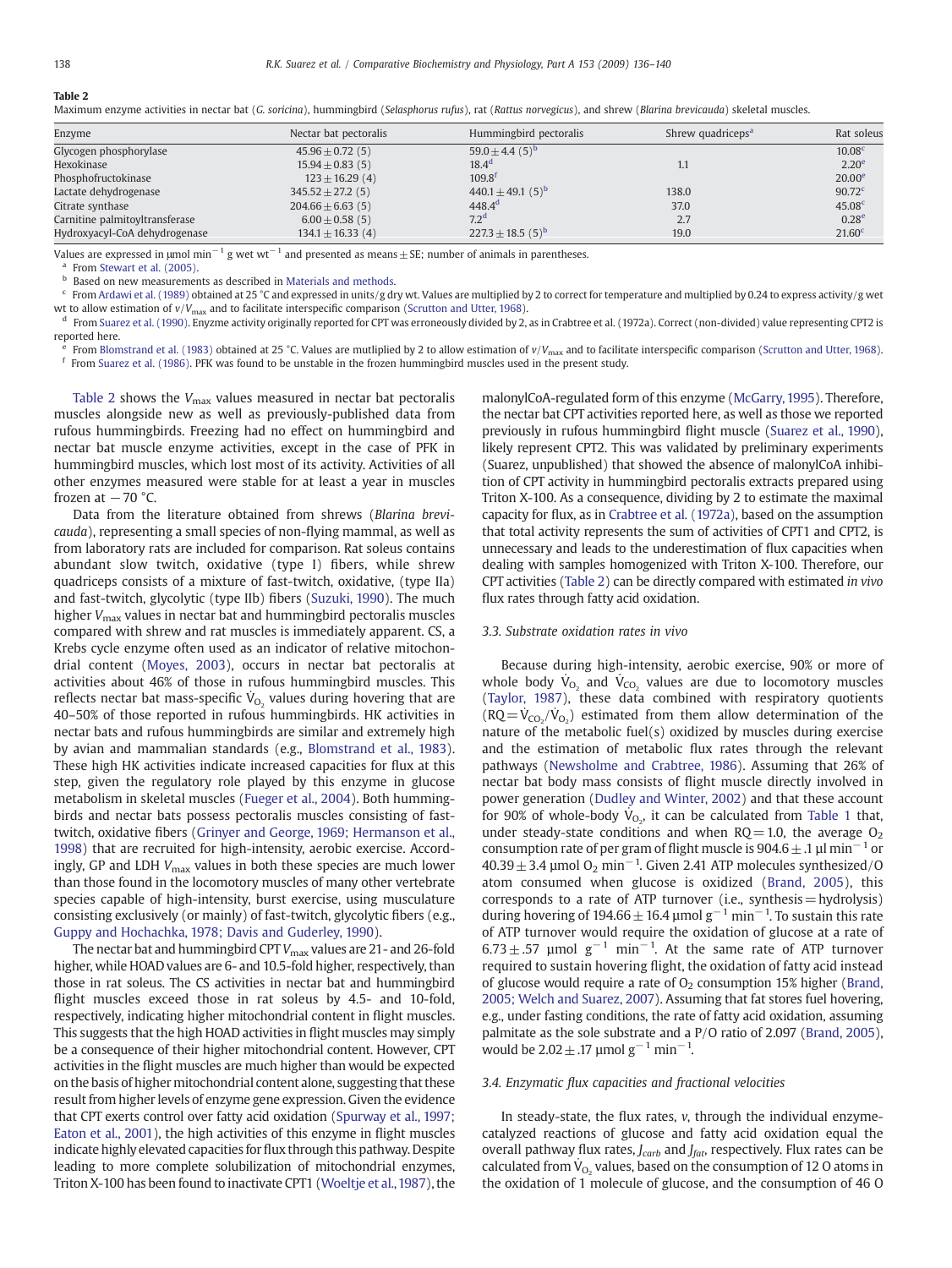# Table 3

Glucose and palmitate oxidation rates (expressed/g flight muscle) required to support hovering compared with maximum possible rates based on  $V_{\text{max}}$  values of hexokinase and CPT2, respectively, in the same individuals ( $N= 5$ ).

|                     | Oxidation rate (umol $g^{-1}$ min <sup>-1</sup> ) |                  |                  |  |
|---------------------|---------------------------------------------------|------------------|------------------|--|
|                     | Required                                          | Maximum possible | $v/V$ max        |  |
| Glucose oxidation   |                                                   |                  | Hexokinase       |  |
| Rufous hummingbird  | 13.7                                              | 18.4             | 0.74             |  |
| Nectar bat          | $6.21 + 0.2$                                      | $15.93 + 0.84$   | $0.39 + 0.02$    |  |
| Palmitate oxidation |                                                   |                  | CPT <sub>2</sub> |  |
| Rufous hummingbird  | 3.8                                               | 7.2              | 0.53             |  |
| Nectar bat          | $1.86 + .06$                                      | $6.00 + 0.58$    | $0.32 + .04$     |  |

Values are expressed in  $\mu$ mol min<sup>-1</sup> g wet wt<sup>-1</sup> and presented as means  $\pm$  SE. Hummingbird glucose flux and hexokinase data are based on [Suarez et al. \(1990\)](#page-4-0); CPT data are from [Tables 1](#page-1-0) [and 2](#page-1-0).

atoms in the oxidation of 1 palmitate molecule ([Crabtree and](#page-4-0) [Newsholme, 1972a,b; Brand, 2005](#page-4-0)).  $J_{\rm carb}/V_{\rm max}$  and  $J_{\rm fat}/V_{\rm max}$  represent the fractional velocities, i.e.,  $v/V_{\rm max}$  values, at which enzymes catalyzing nonequilibrium reactions operate [\(Suarez et al., 1997](#page-4-0)). In the case of HK, the  $J_{carb}$  values divided by the  $V_{\text{max}}$  values for HK measured in the same bats yield an average fractional velocity of  $0.39 \pm$ .02 ( $n=5$ ); i.e., HK operates at 39% of its maximal capacity in hovering nectar bats if glucose serves as the sole substrate (Table 3). Assuming that palmitate is oxidized exclusively,  $J_{\text{fat}}$  divided by the  $V_{\text{max}}$  for CPT2 yields an average fractional velocity of  $0.32 \pm .04$  ( $n=5$ ); i.e., CPT2 operates at 32% of its  $V_{\text{max}}$  (Table 3). In comparison, HK and CPT2 in rufous hummingbird pectoralis operate at about 74% and 53% of their maximal capacities, respectively ([Suarez et al., 1990\)](#page-4-0).

The above calculations are possible because both hummingbirds and nectar bats can hover while displaying RQ values very close to the theoretical values corresponding to the oxidation of carbohydrate or fat ([Suarez et al., 1990; Welch et al., 2008](#page-4-0)), therefore satisfying the required assumption of steady-state oxidation rates of either fuel. The results obtained further support the hypothesis that in both nectar bats and hummingbirds, high flux rates through these enzymecatalyzed steps are achieved through high levels of enzyme expression, as well as regulatory mechanisms that lead to the operation of these enzymes at high fractional velocities. A limitation of our work is that we are unable to quantify the contribution of glycogen to flight metabolism. We expect that this is likely to be time-dependent and important in non-steady-state situations (e.g., transitions between rest and flight). In future research, we hope to address this issue using <sup>13</sup>C-nuclear magnetic resonance spectroscopy.

## 3.5. Comparison with other bat species

[Yacoe et al. \(1982\)](#page-4-0) showed that, although the flight muscles of bats share a common metabolic design with other vertebrate fast and slow oxidative muscles, some of the interspecific variation observed in enzyme  $V_{\text{max}}$  values may be related to differences in diet. In particular, frugivorous bats possess significantly higher activities of HK than insectivorous bats, suggesting higher capacities for glucose utilization during flight among frugivores. In contrast, there seems to be no discernible pattern in the interspecific variation of GP activities among the bat species studied by [Yacoe et al. \(1982\)](#page-4-0): Artibeus lituratus possesses higher GP activities than Sturnira lilium, although both are frugivores; GP activities in the latter species are about the same as in several species of insectivores. Relative to insectivorous bats, Glossophaga soricina pectoral muscles possess higher activities of both HK and GP, indicating higher capacities for utilization of both glucose and glycogen. The high capacity for glucose phosphorylation provides biochemical support for our previous finding that the oxidation of recently-ingested sucrose can provide most of the energy required for hover-feeding flight in these nectar bats ([Welch et al., 2008\)](#page-4-0). The high HK activity is not a unique feature associated with nectarivory but, instead, is a trait shared with frugivorous bats [\(Yacoe et al., 1982](#page-4-0)).

Clearly, the evolution of physiological and biochemical traits associated with nectarivory in Phyllostomid bats is worthy of further study.

## 3.6. Convergence with hummingbirds

Hummingbirds are capable of prolonged hovering; [Lasiewski](#page-4-0) [\(1962\)](#page-4-0), for example, published  $\dot{V}_{O_2}$  data obtained from individuals that hovered 35 and 50 min in a metabolic chamber. Although nectar bats can be induced to hover-feed for several seconds in the laboratory, [Voigt and Winter \(1999\)](#page-4-0) observe that they tend to do so for 1 s or less in the wild. Their maximum record of 17 s and our report here of a bout lasting 25 s supports their conclusion that the basic structure of glossophagine bats supports hovering flight. Nectar bat pectoralis muscles lack fast-twitch, glycolytic fibers and consist of two types of fast-twitch, oxidative fibers [\(Hermanson et al., 1998\)](#page-4-0). That hovering flight involves aerobic exercise is supported by the finding that, in fasted bats, it is fueled by fatty acid oxidation ([Welch et al.,](#page-4-0) [2008\)](#page-4-0), an aerobic pathway that, at a given power output, requires an even higher rate of  $O<sub>2</sub>$  consumption than carbohydrate oxidation [\(Welch and Suarez, 2007\)](#page-4-0). In addition, after hovering, nectar bats immediately resume forward flight and do not need to rest to recover from fatigue.

When the control of flux is shared by multiple reactions in linear pathways,metabolic control analysis reveals that the design of pathways for high flux rates requires the concerted up-regulation of capacities at multiple steps [\(Fell and Thomas, 1995; Fell, 1997](#page-4-0)). Control analysis, applied to whole body  $O_2$  [\(Jones, 1998](#page-4-0)) and metabolite ([Brown, 1994](#page-4-0)) fluxes, reveals that control is shared by multiple steps even at higher levels of organization. The picture that emerges in the case of hovering, nectarivorous vertebrates is consistent with the idea that sugar fluxes from intestines to catabolic pathways in muscles are subject to regulation at multiple steps, and that the up-regulation of flux capacities at various steps has evolved to support their high energetic requirements. High intestinal sucrase activities [\(Hernández and Martínez del](#page-4-0) [Rio, 1992; McWhorter and Martinez del Rio, 2000](#page-4-0)), plus the presence of both active transport and passive mechanisms for hexose sugar movement across the intestinal epithelium [\(McWhorter et al., 2006;](#page-4-0) [Caviedes-Vidal et al., 2008](#page-4-0)) are found in both hummingbirds and frugivorous bats, and it seems likely that nectar bat intestines would possess active and passive transport mechanisms, as well. In the flight muscles, we find high enzymatic capacities for flux in pathways of glucose and long-chain fatty acid catabolism, as well as high capacities for mitochondrial oxidative metabolism ([Suarez et al.,1990; Suarez et al.,](#page-4-0) [1991;](#page-4-0) [Table 2\)](#page-2-0). The entire cardiorespiratory system is geared to supply  $O<sub>2</sub>$ at phenomenally high rates to the abundant muscle mitochondria in small bats and hummingbirds (see reviews by [Suarez, 1992; Maina,](#page-4-0) [2000\)](#page-4-0), enhancing capacities for convective and diffusive fluxes of both  $O<sub>2</sub>$  and metabolic fuels. However, hummingbirds possess lungs with higher O<sub>2</sub>-diffusing capacities than mammalian lungs [\(Dubach, 1981](#page-4-0)). Nectar bats possess longer wings than hummingbirds of similar mass, reducing the amount of induced power required to support hovering flight ([Voigt and Winter, 1999](#page-4-0)). The resulting lower mass-specific  $\dot{V}_{O_2}$ values (and, therefore, lower carbon flux rates) during hovering ([Table 1;](#page-1-0) [Winter et al., 1998; Winter and von Helversen, 1998\)](#page-4-0) leads to lower fractional velocities at the HK and CPT2 reactions in nectar bat compared with hummingbird flight muscles. Despite these differences, data from both hummingbirds and nectar bats support the hypothesis that, at the biochemical level, high metabolic flux rates are made possible by high concentrations of enzymes that catalyze nonequilibrium reactions and the operation of these enzymes at higher fractional velocities than in other species [\(Suarez et al., 1990; Suarez et al., 1997\)](#page-4-0).

The fraction of energy requirements that can be fueled by recentlyingested dietary sucrose during hovering ([Welch et al., 2008\)](#page-4-0) is also lower in nectar bats than in hummingbirds. In nature, the nectars provided by bat-visited flowers are richer in monosaccharides than the nectars of hummingbird-visited flowers [\(Baker et al., 1998\)](#page-4-0). It is